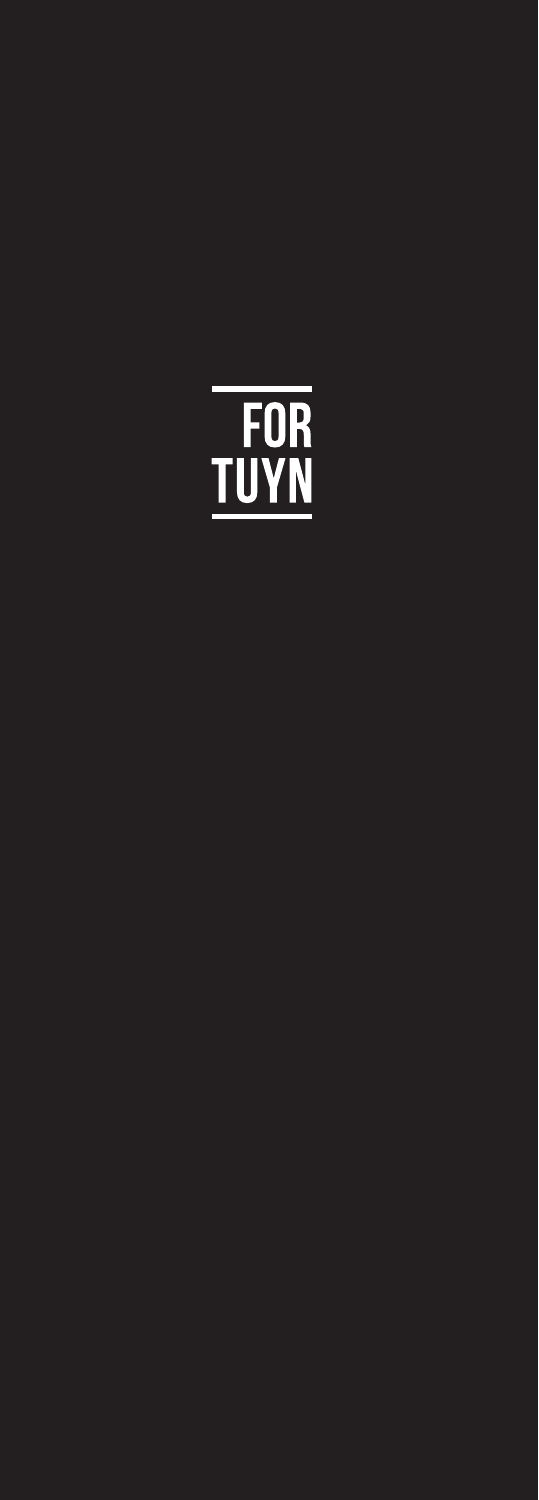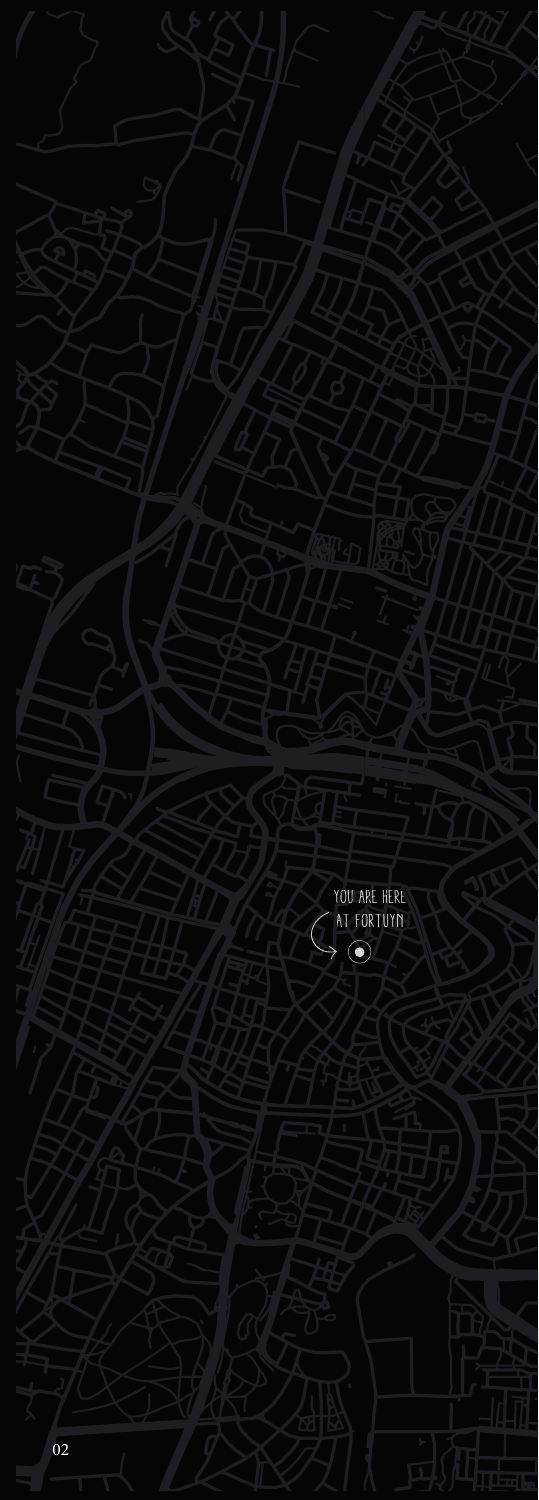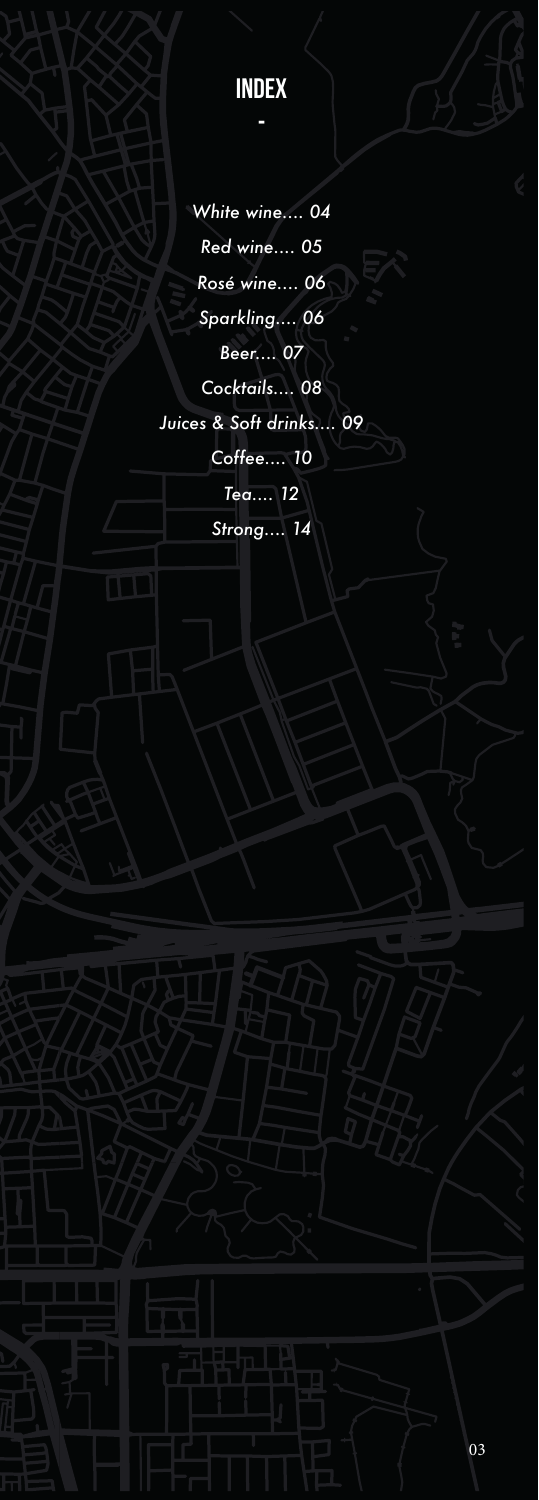# WHITE WINE

| Ξ                                                                                                                                                                              |                          |
|--------------------------------------------------------------------------------------------------------------------------------------------------------------------------------|--------------------------|
| <b>ESCAPA VERDEJO/SAUVIGNON</b><br><b>VINO DE LA TIERRA DE CASTILLA, SPAIN</b><br>SLIGHTLY FRESH - CITRUS - GREEN APPLE -<br><b>APERITIF WINE</b>                              | 4,50/<br>22,50           |
| <b>RHANLEIGH VIOGNIER, WESTERN CAPE</b><br><b>SOUTH AFRICA</b><br>SOFT - PEACH - CREAMY - BALANCE - RICH                                                                       | $\sqrt{5,25}$ /<br>26,00 |
| <b>STAJNBECH PINOT GRIGIO</b><br><b>VENETO, ITALY</b><br>PEPPER - CITRUS - FRESH - SPICY - RICH TASTE                                                                          | 6,25/<br>31,00           |
| <b>MISTY COVE SAUVIGNON BLANC</b><br><b>MARLBOROUGH, NEW ZEALAND</b><br><b>DUSTY PASSION FRUIT - GOOSEBERRY &amp;</b><br><b>CITRUS - FRUITY DRY</b>                            | 6,25/<br>31,00           |
| <b>LES VIGNES COLLECTION RESERVE</b><br><b>CHARDONNAY</b><br><b>LANGUEDOC, FRANCE</b><br><b>SOFT - POWERFUL &amp; ROUND - TROPICAL</b><br><b>FRUIT - VANILLA - LONG FINISH</b> | 6,50/<br>32,50           |
| <b>CHATEAU DU ROUËT BELLEPOULE</b><br><b>VERMENTINO</b><br><b>PROVENCE, FRANCE</b><br>EXOTIC - SPICY - 4 MONTHS WOOD -<br><b>PASSION FRUIT - MANGO</b>                         | $7,25$  <br>36,00        |
| <b>PAZO DE SAN MAURO ALBARINO</b><br><b>RIAS BAIXAS, SPAIN</b><br><b>SLIGHTLY SALTY - MINERALS - CITRUS</b><br><b>FRUITS - WONDERFULLY FRESH</b>                               | 32,50                    |
| <b>RÉGIS JOUAN SANCERRE</b><br><b>LOIRE, FRANCE</b><br>LIVELY & REFRESHING - CLASSIC -<br><b>MINERAL - JUICY</b>                                                               | 41,00                    |
| <b>SAINT CLAIR OMAKA CHARDONNAY</b><br><b>MARLBOROUGH, NEW ZEALAND</b><br>FULL - RICH - ELEGANT - VANILLA - FAT -<br><b>STONE FRUIT</b>                                        | 42,00                    |
| FÈVRE FÈVRE CHABLIS 1ER CRU<br><b>FOURCHAUME</b><br><b>CHABLIS, FRANCE</b><br>PURE - MINERALS - LIGHTLY TOASTED -<br><b>BRIOCHE - COMPLEX - SMOKY</b>                          | 64,50                    |
| <b>BOEKENHOUTSKLOOF SEMILLON</b><br><b>FRANSCHHOEK, SOUTH AFRICA</b><br><b>INTENSE - HAZELNUT &amp; HONEY - RIPE</b><br><b>WHITE FRUIT - ALMOND - NECTARINE</b>                | 64,50                    |
| <b>DOMAINE BITOUZET PRIEUR MEURSAULT</b><br><b>BOURGOGNE, FRANCE</b><br><b>CREAMY - COMPLEX &amp; REFINED - RIPE</b><br>PEACH - FLINT - LONG FINISH                            | 85,00                    |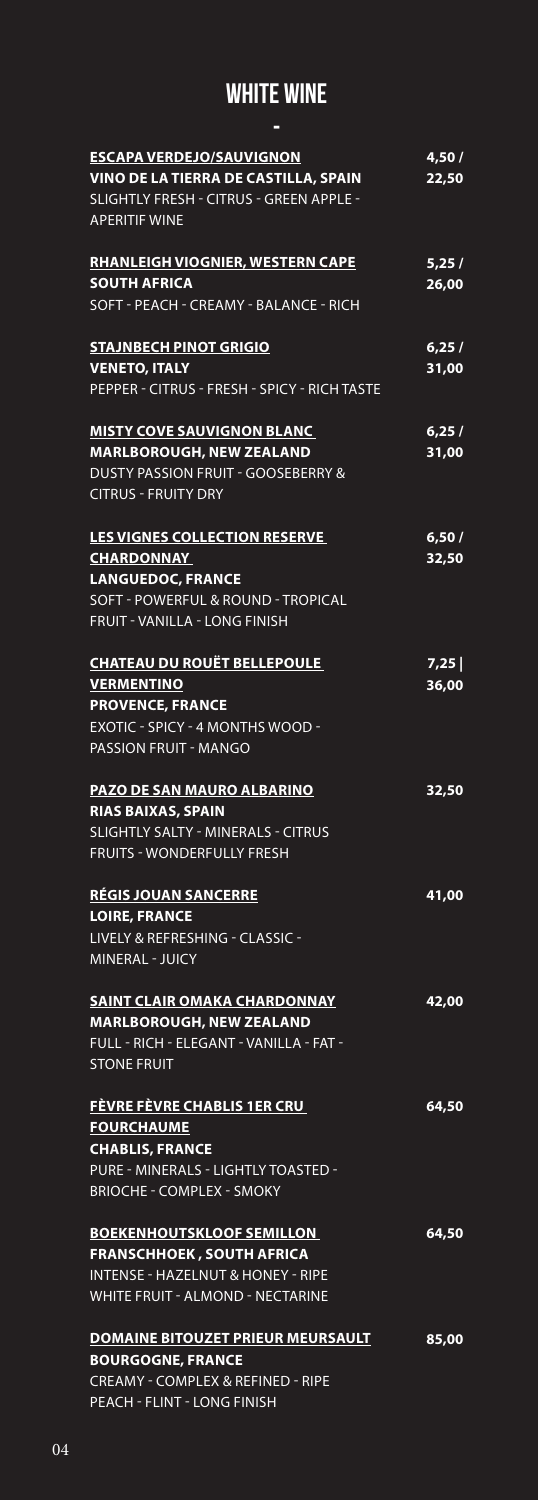# RED WINE

| <b>ZINIO TINTO TEMPRANILLO</b><br><b>RIOJA, SPAIN</b><br>RED FRUIT - CONDIMENT - LIQUORICE -<br><b>ACCESSIBLE - JUICY</b>                                     | 4,50/<br>22,50 |
|---------------------------------------------------------------------------------------------------------------------------------------------------------------|----------------|
| <b>8CHO RESERVA CARMENERE</b><br><b>CENTRAL VALLEY, CHILI</b><br><b>FOREST FRUIT - FIGS - DEEP RED -</b><br><b>BODY CHERRIES - FIRM</b>                       | 5,00/<br>25,00 |
| <b>DOMENICO FRACCAROLI VALPOLICELLA</b><br><b>VENETO, ITALY</b><br>CORVINA / RONDINELLA / MOLINARA -<br><b>WOOD - ELEGANT - RIPE</b>                          | 6,00/<br>30,00 |
| <b>NIUS SYRAH</b><br><b>SAN ANTONIO VALLEY, CHILE</b><br>POWERFUL - ELEGANT - CONFITURE - SPICY                                                               | 6,00/<br>30,00 |
| <b>TERRE DEL BRUNA CHIANTI RISERVA</b><br><b>TUSCANY VENETO, ITALY</b><br><b>FULL - CHERRY FRUIT - VANILLA - SLIGHTLY</b><br><b>SPICY - PLUM - JUICY</b>      | 6,75/<br>33,50 |
| <b>KAIKEN ULTRA MALBEC</b><br><b>MENDOZA VALLEY, ARGENTINA</b><br><b>POWERFUL - PURPLE FRUIT - FRENCH OAK -</b><br><b>TOBACCO - BLACK BERRIES</b>             | 7,50/<br>37,50 |
| <b>THANISCH SPATBURGUNDER</b><br><b>MOSEL, GERMANY</b><br>LIGHT-FOOTED - LIQUORICE - SPICY - RED<br><b>FRUIT - SMOOTH</b>                                     | 30,50          |
| <b>BODEGAS CAL GRAU "LA PETITE AGNES"</b><br><b>PRIORAT, SPAIN</b><br><b>DARK RED - THICK FRUIT - RIPE BERRIES -</b><br><b>VELVETY TANNIN - LICORICE ROOT</b> | 34,50          |
| <u>MAS DE LA DEVEZE PANDORÉ GRENACHE</u><br><b>SYRAH, FRANCE</b><br>COMPLEX - RIPE RED FRUIT - INTENSE & SOFT -<br><b>SPICY - FULL FINISH</b>                 | 33,50          |
| <b>HESS SELECT ZINFANDEL</b><br><b>CALIFORNIA, USA</b><br><b>FRUITY AROMAS - SPICY - ELEGANT -</b><br><b>CLOVES - SILKY SMOOTH</b>                            | 36,00          |
| <b>LA RESERVE D'ANGLUDET MARGAUX</b><br><b>BORDEAUX, FRANCE</b><br><b>SULTRY - LUSCIOUS - FOREST FRUITS -</b><br><b>PLUMS - HERBS</b>                         | 60,00          |
| <b>DOMENICO FRACCAROLI AMARONE</b><br><b>VENETO, ITALY</b><br><b>INTENSE - FULL &amp; FRUITY - CONCENTRATED -</b><br>VANILLA - ROUND FINISH                   | 70,00          |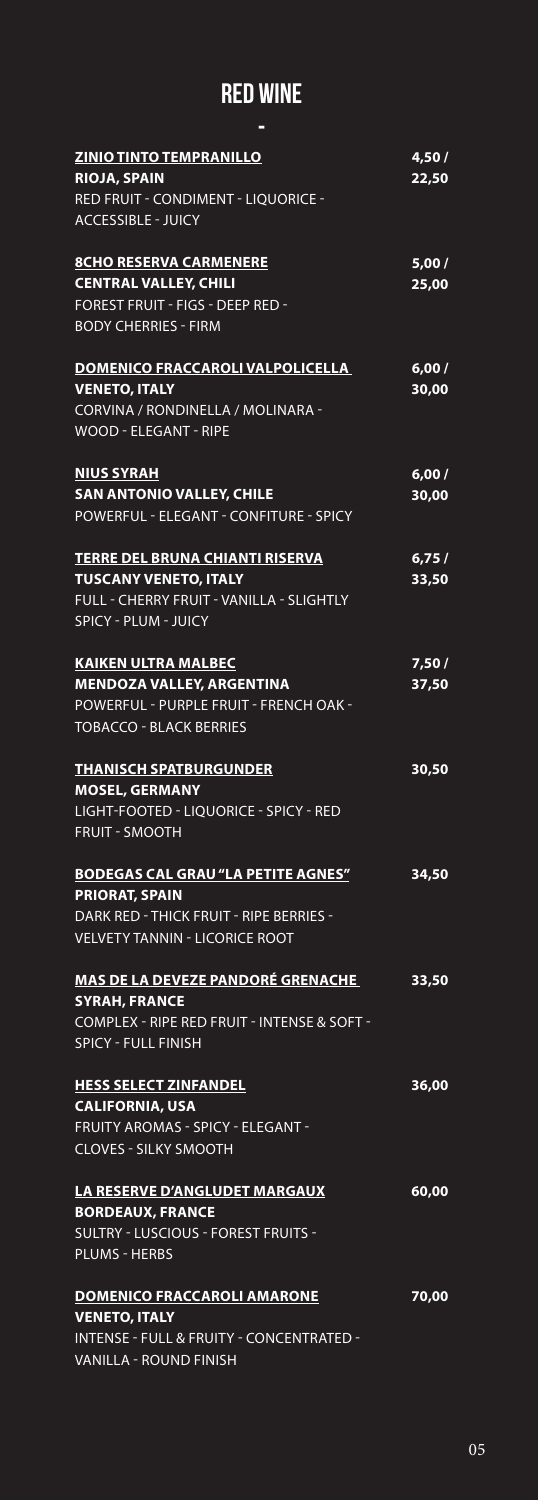# ROSÉ WINE

| LES ARCHERES GRENACHE ROSÉ             | 4,50/ |
|----------------------------------------|-------|
| <b>LANGUEDOC, FRANCE</b>               | 22,50 |
| RASPBERRY - DRY - FRESH - JUICY - ROSE |       |
| <b>PFTAIS</b>                          |       |
|                                        |       |
| CHATEAU DU ROUËT PAMPLOON ROSÉ         | 6,50/ |
| <b>PROVENCE, FRANCE</b>                | 32,50 |
| SMALL RED FRUITS - FRESH DRY - LOTS OF |       |
| FLAVOR - INVIGORATING                  |       |

# SPARKLING

| <b>GIRO RIBOT CAVA BRUT RESERVA</b><br><b>PENEDES (SPAIN)</b><br>RIPE & FRESH - FINE MOUSSE - AROMATIC - | 6,00/<br>30,00 |
|----------------------------------------------------------------------------------------------------------|----------------|
| <b>FRUITY</b>                                                                                            |                |
| <b>VEUVE CLIQUOT PONSARDIN BRUT</b><br><b>REIMS (FRANCE)</b>                                             | 80,00          |
| <b>CREAMY MOUSSE - BALANCE - HONEY -</b><br>LONG FINISH                                                  |                |

### **APERITIFS** -



| <b>APEROL SPRITZ</b><br><b>BUBBLES WITH APEROL (ORANGE LIQUOR) -</b><br>FRESH ORANGE SLICES - DASH OF FIZZY<br><b>WATER</b> | 8,00 |
|-----------------------------------------------------------------------------------------------------------------------------|------|
| <b>CAMPARI SPRITZ</b><br><b>BUBBLES WITH CAMPARI - FRESH ORANGE</b><br><b>SLICES - DASH OF FIZZY WATER</b>                  | 8,00 |
| <b>KIR ROYAL</b><br>CAVA WITH A SOPHISTICATED LAYER OF<br>CRÈME DE CASSIS                                                   | 8,00 |
| <b>LIMONCELLO SPRITZ</b><br><b>BUBBLES WITH LIMONCELLO - FRESH LEMON</b><br><b>SLICES - DASH OF FIZZY WATER</b>             | 8,00 |
| <b>BELLINI</b><br><b>BUBBLES - HINT OF PEACH - RED FRUIT</b>                                                                | 8,00 |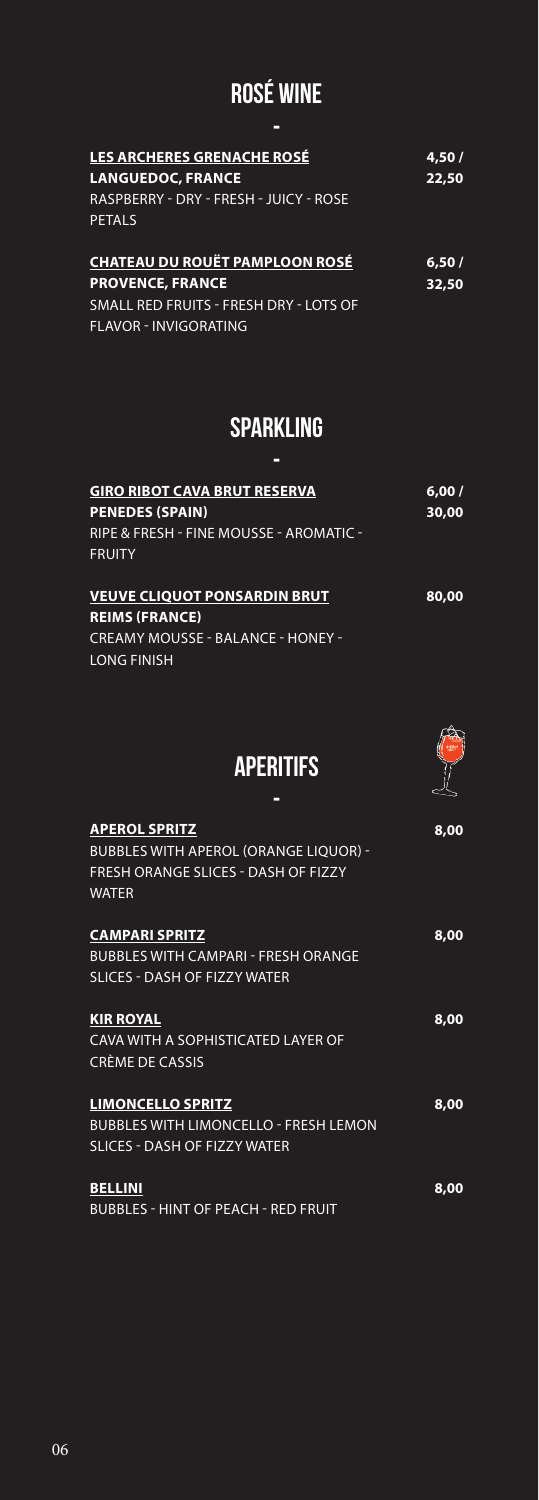# OUR TAP BEER SELECTION

| п                                    |      |
|--------------------------------------|------|
| <b>HERTOG JAN - 0.2L</b>             | 3,00 |
| <b>HERTOG JAN - 0.25L</b>            | 3,40 |
| <b>HERTOG JAN - 0.5L</b>             | 6,80 |
| FRANZISKANER WEISSBIER - 0,3L        | 5,00 |
| <b>FRANZISKANER WEISSBIER - 0.5L</b> | 8,00 |
| KARMELIET TRIPEL - 0,25L             | 5,00 |
| TWO CHEFS - 0,25L                    | 5,00 |

*We also have a selection of two draft beer next to the above selection that frequently changes. Feel free to ask us about this!*

### OUR BOTTLE BEER SELECTION -

| <b>LEFFE BLOND</b>                   | 5,00 |
|--------------------------------------|------|
| <b>LEFFE BRUIN</b>                   | 5,00 |
| <b>CORONA</b>                        | 5,00 |
| <b>DUVEL</b>                         | 5,00 |
| <b>HOEGAARDEN WIT</b>                | 5,00 |
| <b>HOEGAARDEN ROSÉ</b>               | 5,00 |
| <b>HOEGAARDEN RADLER</b>             | 5,00 |
| <b>SOMERSBY APPLE CIDER</b>          | 5,00 |
| <b>GOOSE ISLAND IPA</b>              | 5,25 |
| TWO CHEFS BREWING WHITE MAMBA        | 5,00 |
| DRAGONS KISS SESSION IPA BLIK (3,5%) | 4.75 |
|                                      |      |

### OUR NON & LOW ALCOHOLIC BEER SELECTION -

| HERTOG JAN (0.0%)    | 4,25  |
|----------------------|-------|
| FRANZISKANER (0.05%) | -4,25 |
| LEFFE BLOND (0.0%)   | 4,25  |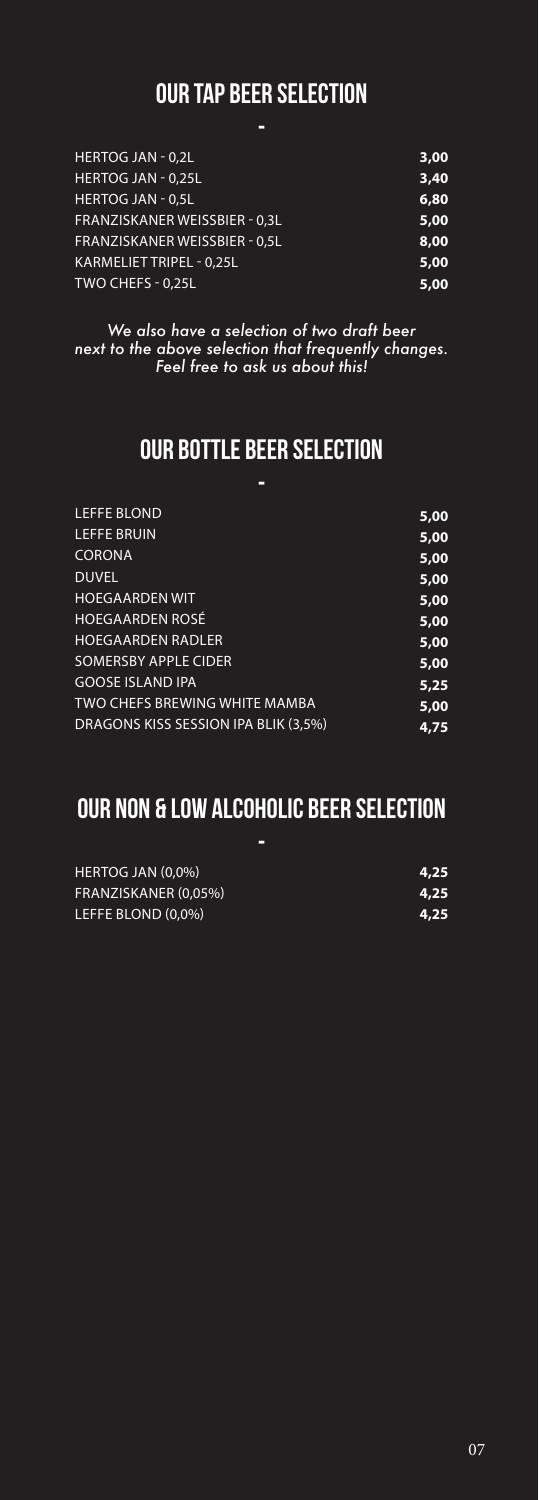# NON-ALCOHOLIC 0%



| <b>CRODINO</b><br>APERITIF IN ITALY WITH A SPARKLING.<br>REFRESHING, BITTERSWEET KICK          | 4.00 |
|------------------------------------------------------------------------------------------------|------|
| THE DUCHESS GIN & TONIC<br>A DELICIOUS MIX BLENDED WITH HERBS                                  | 6,00 |
| <b>ORANGE SPRITZ</b><br>ONE WITHOUT THE ALCOHOL - FRESH<br>ORANGE SLICES - DASH OF FIZZY WATER | 6,00 |
| <b>VINADA</b><br>SPARKLING ROSÉ. HAVE THE EXPERIENCE BUT<br><b>WITHOUT THE ALCOHOL</b>         | 7,50 |

# GIN & TONIC SAN PELLEGRINO

| п                                  |       |
|------------------------------------|-------|
| <b>TANQUERAY - LEMON</b>           | 9,00  |
| <b>BULLDOG - RED FRUIT</b>         | 10,00 |
| <b>BOBBY'S - ORANGE AND CLOVES</b> | 10,50 |
| <b>HENDRICK'S - CUCUMBER</b>       | 10,50 |
| <b>MOMBASA - MANGO</b>             | 11,00 |

## **COCKTAILS** -

| <b>SCROPPINO</b>                       | 8,00  |
|----------------------------------------|-------|
| <b>LEMON SORBET - PROSECCO - VODKA</b> |       |
| <b>MOSCOW MULE</b>                     | 9,00  |
| AN ABUNDANCE OF ICE - VODKA - GINGER   |       |
| <b>BEER - FRESHLY SOUEEZED LIMES</b>   |       |
| <b>DARK &amp; STORMY</b>               | 9,00  |
| BRUGAL RUM - GINGER BEER - AGOSTURA    |       |
| <b>BITTER</b>                          |       |
| <b>ESPRESSO MARTINI</b>                | 11,00 |
| ESPRESSO - VODKA - KAHLUA              |       |
| <b>COSMOPOLITAN</b>                    | 10,50 |
| CRANBERRY - VODKA - TRIPLE SEC - LIME  |       |
| <b>HORSE NECK (JAMESON GINGER)</b>     | 8,50  |
| JAMESON WHISKY - GINGER ALE - LEMON    |       |
| <b>COLLINS</b>                         | 11,00 |
| <b>STRAWBERRY - VODKA - LIME</b>       |       |
| <b>BLOODY MARY</b>                     | 8,00  |
| <b>TOMATO JUICE - VODKA</b>            |       |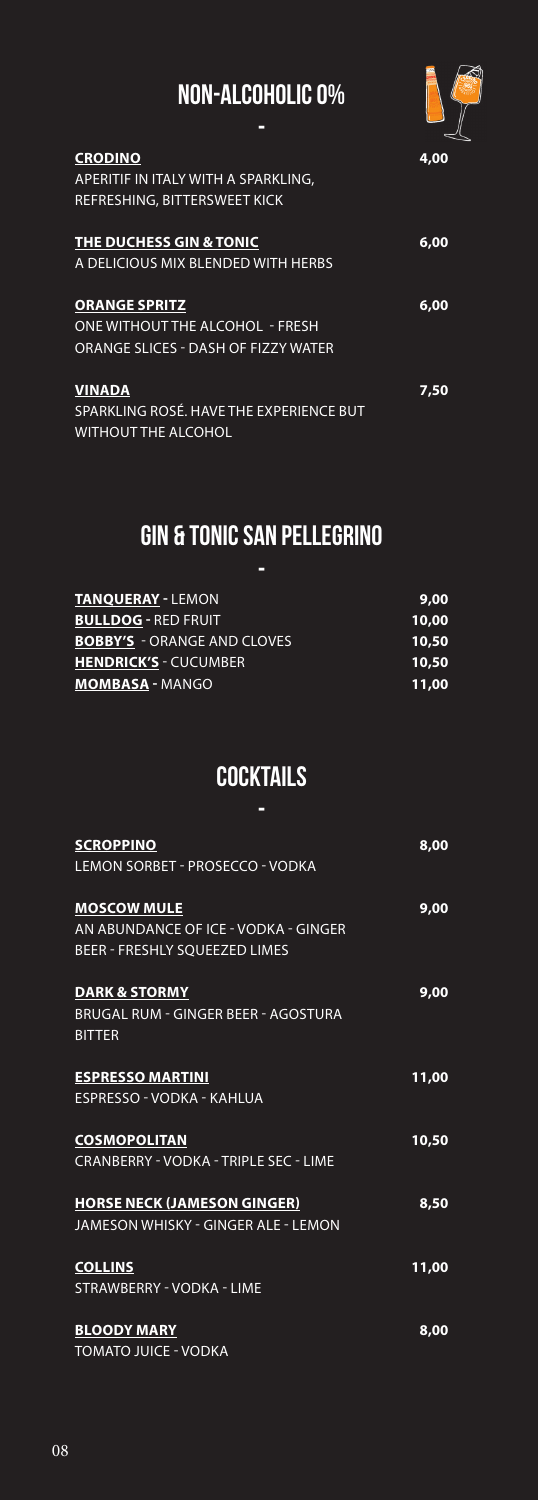# FORTUYN JUICES -

#### **FRESHLY SQUEEZED ORANGE JUICE 3,75 / 5,00**

### **FRESH FRUIT JUICE OF THE DAY**

**5,00**

EVERY DAY A SPECIALLY SELECTED FRUIT JUICE (ASK STAFF FOR DETAILS)

*Daily healthy and fresh juices with vegetables and fruits from the season. Pure vitamin bombs! We change these juices every season. Homemade and without additives.*

### SOFT DRINKS -

| <b>HOMEMADE ICE TEA</b>                          | 3.75 |
|--------------------------------------------------|------|
| <b>HOMEMADE LIMONADE</b>                         | 3.75 |
| <b>SOFT DRINKS</b>                               | 3,20 |
| COCA COLA, COCA COLA ZERO, SPRITE, CASSIS        |      |
| <b>COLD CHOCOLATE MILK - CHOCOMEL</b>            | 2.75 |
| <b>FRISTI</b>                                    | 2.75 |
| <b>SAN PELLEGRINO</b>                            | 3,25 |
| POMPELMO BITTERLEMON, GINGER BEER,               |      |
| ARANCIATA ROSSA BLOEDSINAASAPPEL.                |      |
| <b>TONIC</b>                                     |      |
| SPARKLING SAN PELLEGRINO (250/750ML) 3.35 / 6.50 |      |
| <b>STILL CHAUDFONTAINE (250ML)</b>               | 3,00 |
| PANNA (750ML)                                    | 6,50 |
| <b>APPLE JUICE FROM THE OLMENHORST</b>           | 3,50 |
| <b>SPICY BIG TOM TOMATO JUICE</b>                | 3,75 |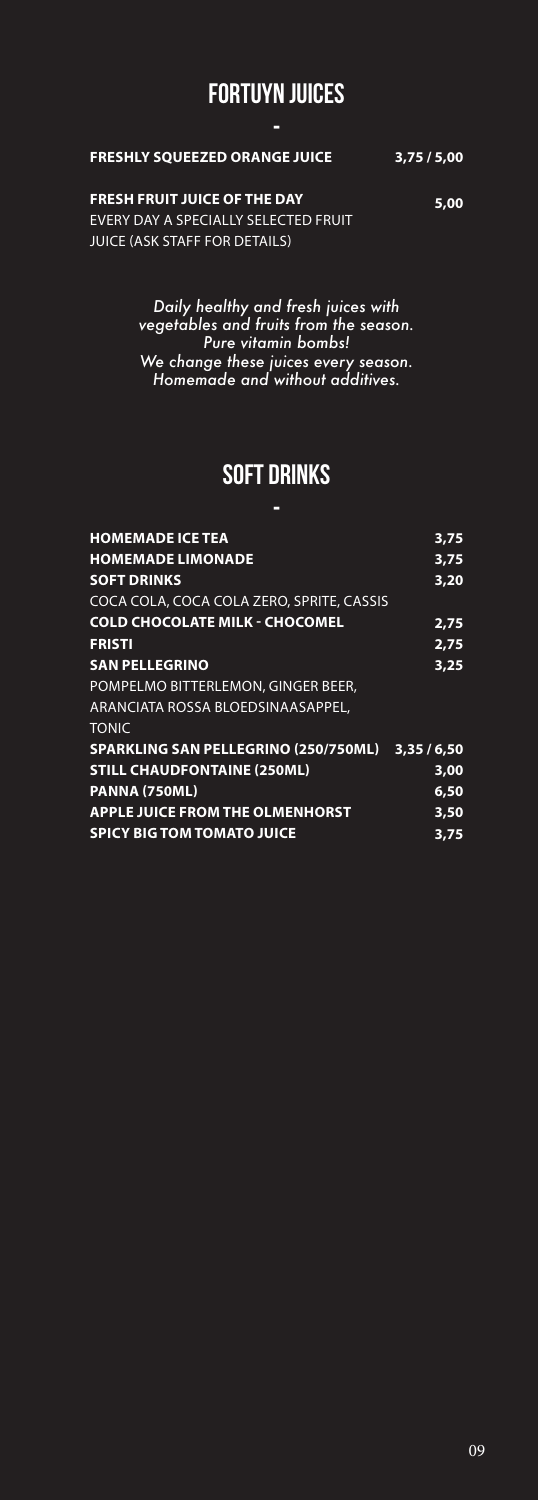*Our featured coffee is a single-origin espresso from the legendary Brazilian farmer, Adolfo Henrique Vieira Ferreira. Adolfo's farm, Fazenda Passeio, incorporates leading-edge ecological concepts with a focus on cup quality, resulting in a prize-winning coffee.* 

*This a sweet, smooth-drinking coffee with full, syrupy body. The primary aroma notes are chocolate, stone fruits and nuts.* 

*The coffee is roasted with a technique that brightens its profile while developing great sweetness and body. Designed to go great in a cappuccino, or all by itself as an espresso or americano.*



| <b>AMERICANO</b>                       | 2,90        |
|----------------------------------------|-------------|
| A FULL AND STRONG COFFEE               |             |
| <b>HOT WATER WITH DOPPIO ESPRESSO</b>  |             |
| <b>ESPRESSO / DOPPIO</b>               | 2,80/3,50   |
| A SMOOTH-DRINKING STRONG COFFEE WITH   |             |
| A FULL BODY TASTE WITH PRIMARY AROMA   |             |
| NOTES LIKE CHOCOLATE, STONE FRUITS AND |             |
| <b>NUTS</b>                            |             |
| <b>ESPRESSO MACHIATTO / DOPPIO</b>     | 3,10/4,10   |
| ESPRESSO WITH A DOLLOP OF FROTHY MILK  |             |
| <b>CORTADO</b>                         | 3,10        |
| AN ESPRESSO WITH A LITTLE WARM MILK    |             |
| AND FROTH ADDED, SIMILAR TO AN EXTRA   |             |
| <b>STRONG CAPPUCCINO</b>               |             |
| <b>FLAT WHITE</b>                      | 3,90        |
| A TYPICAL AUSTRALIAN COFFEE. A DOUBLE  |             |
| ESPRESSO TOPPED WITH WARM MILK AND A   |             |
| THIN LAYER OF FROTH, OTHERWISE KNOWN   |             |
| AS A CAPPUCCINO WITH AN EXTRA SHOT!    |             |
| <b>CAPPUCCINO / DOPPIO</b>             | 3,20 / 4,60 |
| AN ESPRESSO TOPPED WITH WARM MILK AND  |             |
| FROTH, PREPARED SO THAT THE BALANCE    |             |
| BETWEEN ESPRESSO, MILK AND FROTH IS    |             |
| SIMPLY PERFECT!                        |             |
| <b>CAFFÈ LATTE</b>                     | 3,70        |
| AN ESPRESSO WITH LOTS OF WARM MILK     |             |
| AND A LITTLE FROTH                     |             |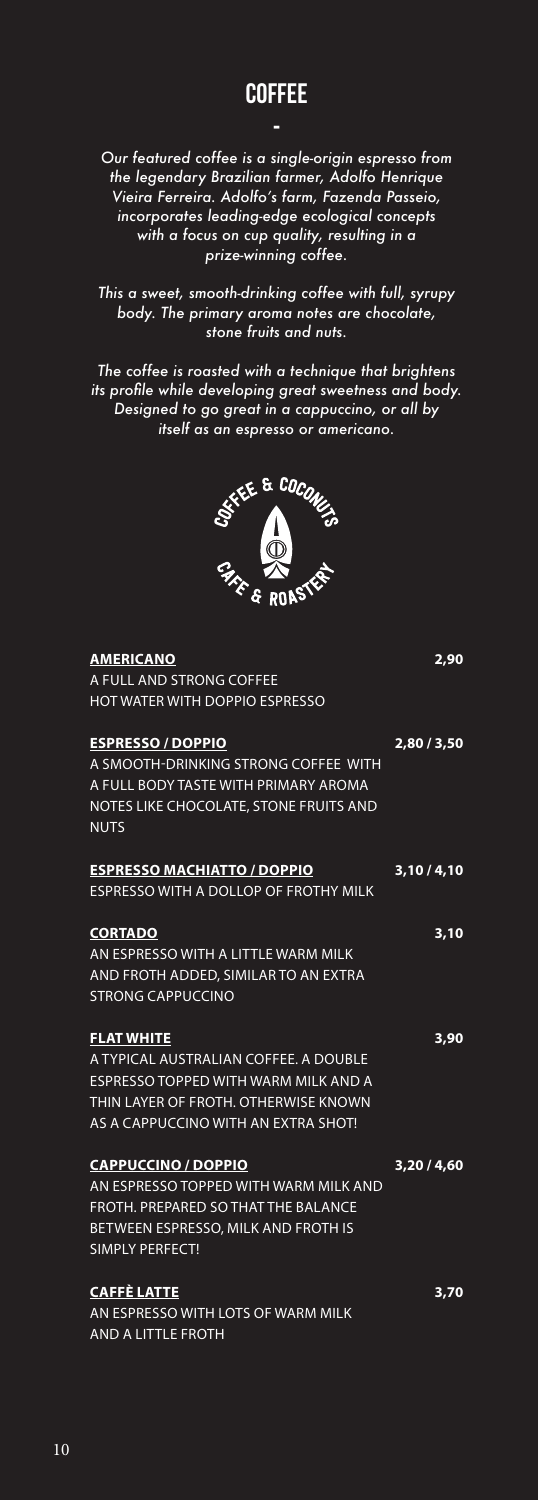| <b>LATTE MACHIATO</b>                       | 3,70    |
|---------------------------------------------|---------|
| LOTS OF FROTHY MILK WITH AN ESPRESSO        |         |
| ADDED AT THE LAST MINUTE. THIS GIVES THE    |         |
| LATTE MACCHIATO ITS 3 DISTINCTIVE LAYERS:   |         |
| MILK, ESPRESSO, FROTH                       |         |
|                                             |         |
| <b>HAZELNOOT-KANEEL LATTE</b>               | 4,50    |
| <u>A CAFÉ LATTE WITH HAZELNUT SYRUP</u>     |         |
| AND A SPRINKLING OF CINNAMON                |         |
|                                             |         |
| <b>CHOCO/COCONUT LATTE</b>                  | 4,50    |
| LATTE MACCHIATO COCONUT SYRUP               |         |
| <b>AND CACAO</b>                            |         |
| <b>FLAVOURED OR SPECIALS</b>                | $+0.60$ |
| ADD ONE OF OUR FLAVOURS TO YOUR             |         |
|                                             |         |
| COFFEE. CHOOSE FROM CARAMEL, VANILLA,       |         |
| <b>HAZELNUT OR WHITE CHOCOLATE</b>          |         |
| <b>IRISH COFFEE</b>                         | 8,00    |
| <b>JAMESON WHISKEY WITH COFFEE AND</b>      |         |
| <b>WHIPPED CREAM</b>                        |         |
|                                             |         |
| <b>LIQUORS COFFEE</b>                       | 8,00    |
| ITALIAN / FRENCH / MAXICAN / KISS OF FIRE / |         |
| SPANISH TIA MARIA / SPANISH LICOR 43 WITH   |         |
| <b>COFFEE AND WHIPPED CREAM</b>             |         |
|                                             |         |
| <b>KIDS CAPPUCCINO</b>                      | 1,50    |
| WARM MILK WITH A LOT OF FROTH               |         |
| <b>WARME CHOCOMEL</b>                       | 3,00    |
| HOT CHOCOLATE. WITH OR WITHOUT CREAM,       |         |
| YUMMY! WITH CREAM +€0,85                    |         |
|                                             |         |
| <b>ICED COFFEE</b>                          | 4,50    |
| TWO SHOTS OF ESPRESSO, A HINT OF            |         |
| <b>CARAMEL AND A MILK OF YOUR CHOICE</b>    |         |
| <b>WITH ICE.</b>                            |         |

*Decaf or an alternative to milk? All our coffees can also be made with oat milk and we have decaf coffee (+€0,25). Just ask!*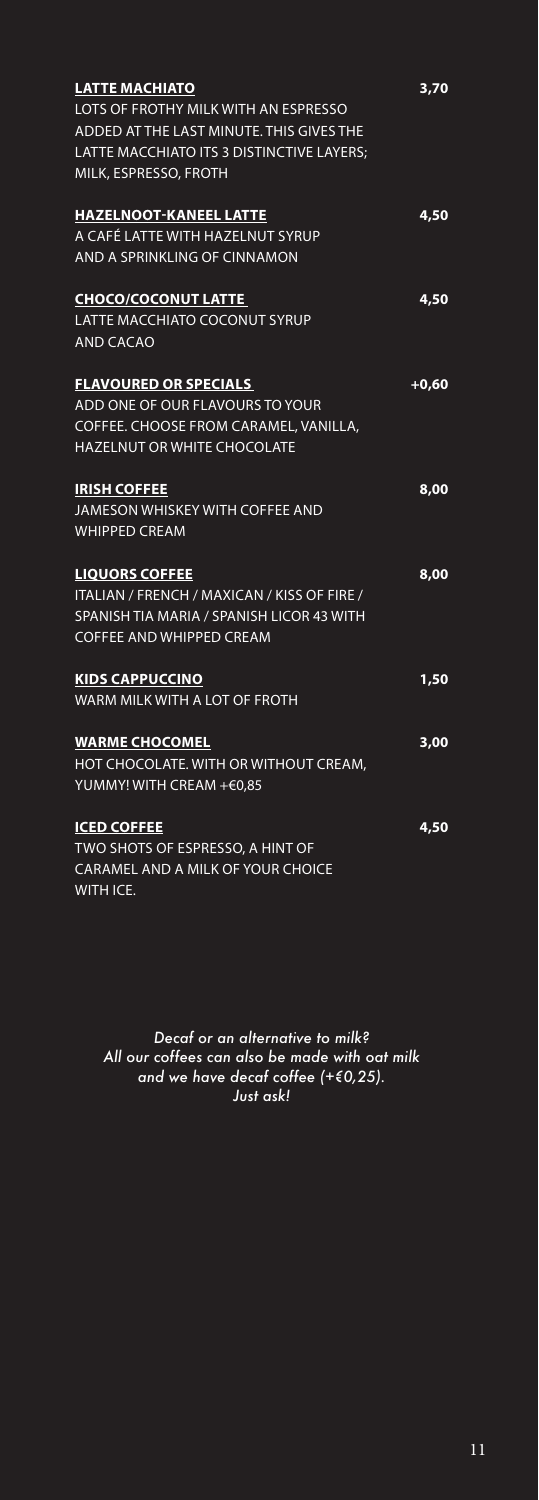### TEA

| <b>FRESH MINT TEA</b>                | 3,40 |
|--------------------------------------|------|
| <b>FRESH GINGER TEA</b>              | 3,40 |
| WOULD YOU LIKE IT WITH A LEMON OR    |      |
| <b>ORANGE, JUST ASK!</b>             |      |
| <b>FRESH SEASONAL TEA</b>            | 3,75 |
| VARYING FRESH TEA WITH SEASONAL      |      |
| PRODUCTS.                            |      |
| <b>CHAI LATTE MASALA</b>             | 4,50 |
| INDIAN BLACK TEA AND HERBS, VEGAN    |      |
| AND 100% NATURAL                     |      |
| <b>DIRTY CHAI LATTE</b>              | 4,75 |
| AS ABOVE BUT WITH A SHOT OF ESPRESSO |      |
| ADDED TO THE MIX.                    |      |
| <b>TEA FROM 'TEA CULTURES'</b>       | 3,20 |

# TEACULTURES

TEA LEAVES COLLECTION

*English Blend - organic and fair-trade tea - Taste description: full, powerful and aromatic*

*A classic English tea is still one of the most drunk and most famous teas. In the Netherlands we know the English Blend as "regular tea", but nothing is regular about this English Blend. This tea has a rich history and was developed in the time of the VOC for and by the English tea drinkers. They wanted a tea with a strong and powerful taste that could be mixed with milk and candy.*

*This English Blend comes from various Sri Lankan plantations and has a powerful and rich taste with a slightly spicy aftertaste.*

*\*\*\* Original Black Spice Chai - organic and fair-trade tea - Taste description: spicy, powerful and full*

*The Chai tea is wonderfully spicy and fits perfectly with the cold days in the fall and winter. Inspired by the ancient Indian Masala Chai blends, this black tea from Sri Lanka has a spice blend of cinnamon, ginger, black pepper, cardamom and cloves. This warming tea is not only delicious to drink as regular tea but is also very suitable to make a sugar-free Chai Latte. Delicious!*

*\*\*\**

*Ginger Lemongrass - organic herbal tea - Taste description: deep, fresh and spicy taste*

*Ginger and lemongrass are a fantastic combination! Ginger gives a spicy, powerful and herbal taste and the lemongrass complements this deep taste with a soft, delicate and fresh taste. These herbs heat body and soul. A delicious cup of tea which can be drunk all day long because ginger and lemongrass both not contain caffeine.*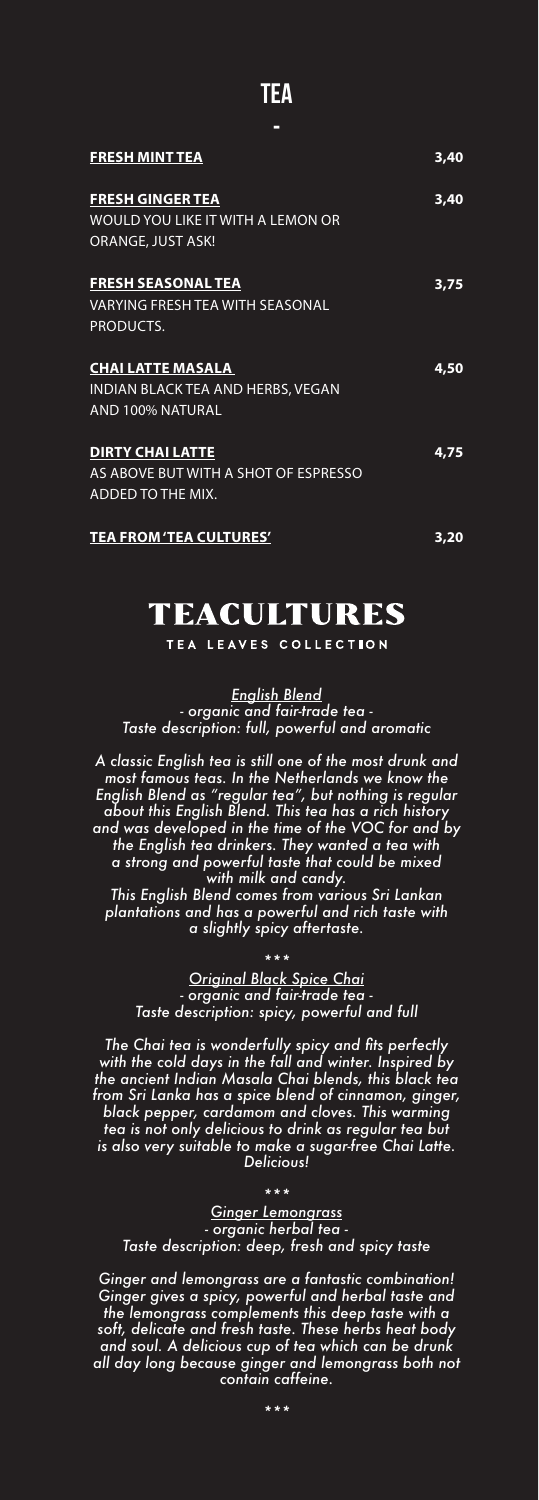#### *\*\*\* African Rooibos - organic herbal tea - Taste description: full, powerful and aromatic*

*Rooibos seeds are planted in February and March and harvested about 18 months later. The leaves of the plant are picked, crushed and oxidized in the sun. During this oxidation phase, the Rooibos needles develop the characteristic coppery, red colour. This is due to the iron-rich soil of the South African country. This caffeine-free herbal tea is rich in antioxidants and has a full and aromatic taste.*

*\*\*\* Pure Earl Grey - organic and fair-trade tea - Taste description: aromatic, citrus and fresh*

*Traditional Earl Grey is one of the most popular teas in the world, and that is not without reasoning. This blend contains black tea from Sri Lanka and is enriched with oils from the cold-pressed peel of the unripe Bergamia Citrus, also known as the bergamot fruit. This blend is originally from Great Britain and thanks its name to its first enthusiast; Earl Charles Grey. This tea is known for its great scent, fresh taste and rich history.* 

> *\*\*\* Oriental Green - organic and fair-trade tea - Taste description: full, powerful and fresh*

*Sencha tea is originally from Japan and is steamed. Because the tea is steamed it has its full taste. The taste of the tea is rich, full and has an intense green scent reminiscent of freshly cut grass.*

> *\*\*\* Finest Jasmine, - organic and fair-trade tea - Taste description: soft, fresh and flowery*

*This Chinese green tea with jasmine goes perfectly together and gives the tea a soft, delicate taste and a floral scent. Making jasmine tea is a special process and takes a very long time. After the green tea is picked and processed in the spring, this green tea is stored until the jasmine blossom is ready to be picked. After the jasmine blossom is picked, it is mixed with the green tea. To intensify the taste of jasmine in the tea, the mixture is turned several times. This turning process is also called perfuming and can take more than a month. To make 1 kilo of jasmine tea sometimes more than 7 kilos of jasmine blossom is needed.*

*\*\*\**

*Fresh Blend - organic and fair-trade tea - Taste description: fresh, soft and fruity*

*A special fresh and soft blend with delicious spicy taste of vervain, lemongrass and marigold blossom and fresh notes of papaya, lemon- and orange zest. This Fresh Blend is a unique tea consisting of herbs and green tea. A tea that you can drink at any time of the day and is particularly thirst-quenching.*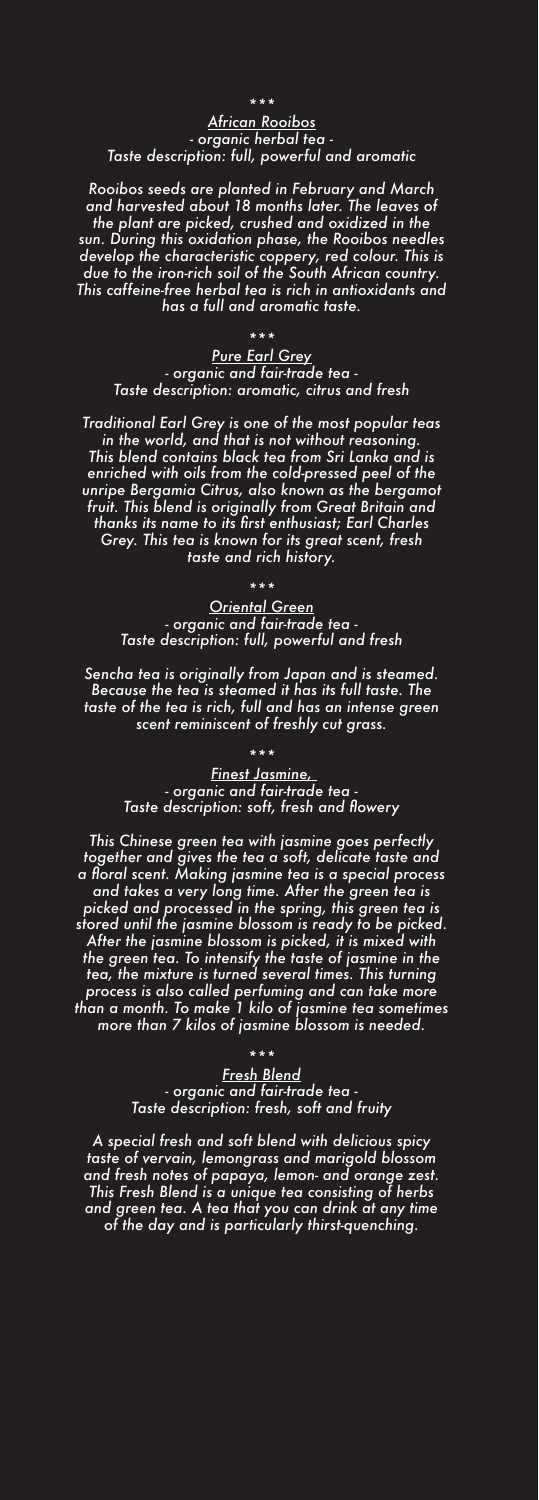### DIGESTIVE -

| <b>KETEL JONGE JENEVER</b>                     | 4,00 |
|------------------------------------------------|------|
| <b>HOPPE VIEUX</b>                             | 4,00 |
| <b>LIQUORS</b>                                 | 5,00 |
| COINTREAU, GRAND MARNIER, TIA MARIA,           |      |
| LICOR 43, SAMBUCA LUXARDO, DRAMBUIE,           |      |
| DISARONNO, FRANGELICO, KAHLÚA, BAILEYS,        |      |
| SOUTHERN COMFORT, DOM BENEDICTINE,             |      |
| RICARD, LIMONCELLO                             |      |
| Don't see what you're looking for? Please ask, |      |
| we may just have it!                           |      |
|                                                |      |
|                                                |      |

| <b>RUTTE &amp; ZN OUDE JENEVER</b> | 5,00 |
|------------------------------------|------|
| <b>RUTTE &amp; ZN KORENWIJN</b>    | 5,00 |
| <b>WEDUWE JOUSTRA BEERENBURG</b>   | 5,00 |
| <b>JAGERMEISTER</b>                | 5,00 |
| <b>WIITE MARTINI</b>               | 4.00 |
| <b>RODE MARTINI</b>                | 4.00 |
| <b>CAMPARI</b>                     | 4.00 |
|                                    |      |

# VODKA

| <b>TITO'S</b>    | 5,00 |
|------------------|------|
| <b>KETEL ONE</b> | 5,00 |
| <b>BELVEDERE</b> | 8,75 |
| GREY-GOOSE       | 9,25 |

# RUM

| <b>BACARDI BLANCO</b>       | 5,00  |
|-----------------------------|-------|
| <b>BRUGAL</b>               | 5,00  |
| <b>HAVANA CLUB ESPECIAL</b> | 5,00  |
| HAVANA CLUB AÑEJO 7 JAAR    | 7,50  |
| <b>ANIVERSARIO</b>          | 7,50  |
| DIPLOMATICO RESERVA         | 8,50  |
| ZACAPA 23 JAAR              | 12,50 |
|                             |       |

### **WHISKEY** -

| <b>JAMESON</b>      | 5,00 |
|---------------------|------|
| <b>JACK DANIELS</b> | 5,00 |
| <b>MAKERS MARK</b>  | 6,50 |
| <b>LAPHROAIG</b>    | 7,50 |
| <b>ALBERFELDY</b>   | 7,50 |
| <b>DALWHINNIE</b>   | 8,50 |
| JOHNNY WALKER RED   | 5,00 |
| JOHNNY WALKER BLACK | 7,50 |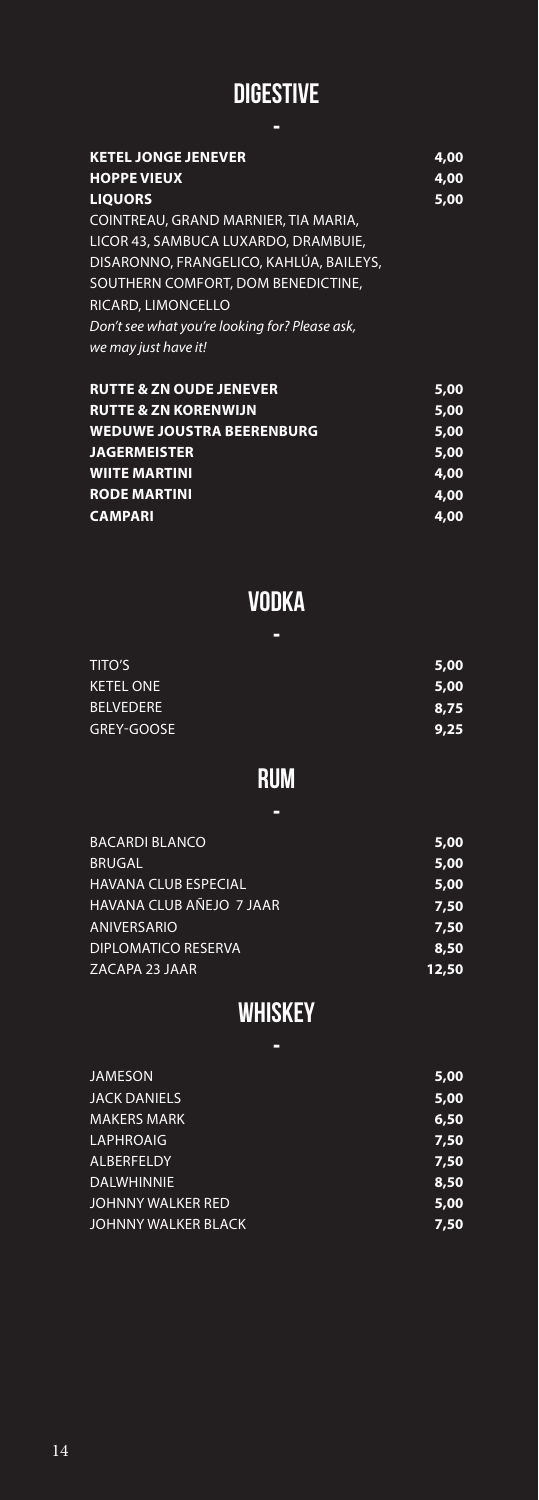## COGNAC -

| <b>REMY MARTIN VSOP</b>   | 7,50  |
|---------------------------|-------|
| CHÂTEAU MONTIFAUD VSOP    | 6,50  |
| CHÂTEAU D'ORIGNAC XO      | 12,50 |
| <b>CLES DES DUCS VSOP</b> | 6,50  |
| <b>BUSNEL CALVADOS</b>    | 5.50  |
|                           |       |

### **GRAPPA** -

| NONINO VENDEMMIA           | -5,50 |
|----------------------------|-------|
| SERPA DI POLI              | 8,00  |
| NONINO CHARDONNAY BARRIOUE | 8,00  |

### PORT -

| ROMANEIRA RUBY                   | -5,00 |
|----------------------------------|-------|
| ROMANEIRA TAWNY                  | -5,00 |
| OUINTA DA ROMANEIRA 10 YEARS OLD | 7,50  |